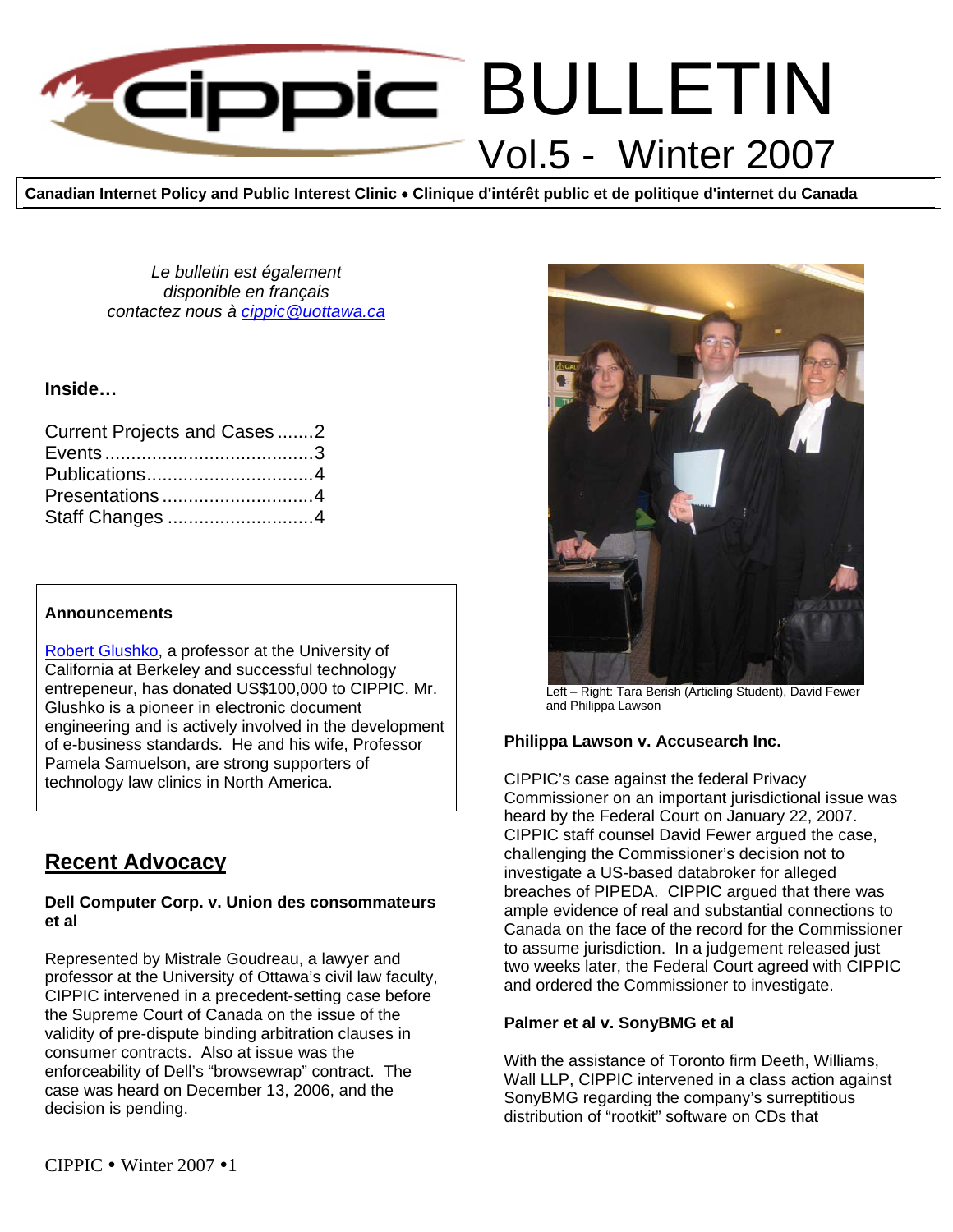automatically loaded on consumers' computers, sent information about users back to the company, and created a security hole in users' computers. CIPPIC objected to the proposed Canadian settlement of the class action, on the grounds that SonyBMG offered Canadian consumers far less than it offered American consumers in the similar US class action settlement, without adequate rationale for the differences. CIPPIC's objection resulted in an improved settlement for Canadian consumers.

## **Parliamentary review of PIPEDA**

CIPPIC appeared before the House of Commons Standing Committee on Access to Information, Privacy and Ethics on December 6, 2006 on the matter of the *Personal Information Protection and Electronic Documents Act* (PIPEDA). CIPPIC's written submission to the Committee contains 20 recommendations for reforms to the law. In her oral comments, Philippa Lawson focused on the need for stronger incentives for business compliance with the Act, including a mandatory security breach notification requirement. Earlier, in September 2006, CIPPIC filed a submission with the Privacy Commissioner of Canada on PIPEDA reform, in response to a call for comments.

## **PIPEDA Complaints**

Following widespread publicity across North America, CIPPIC filed a formal complaint with the federal Privacy Commissioner regarding a breach reported by Winners/HomeSense. in which a database containing credit card (and possibly other) information of Canadians was hacked into by thieves. In its complaint, CIPPIC asked the Commissioner to investigate and report on a number of specific questions, including why this information had been collected, retained, and transferred to the U.S. (where it was hacked into) in the first place, and whether such activities were justified. CIPPIC did not file a similar complaint regarding the CIBC security breach publicized at the same time, because the Privacy Commissioner had already announced an investigation of her own motion into that incident.

Earlier in the fall, CIPPIC filed formal complaints against SonyBMG with a number of Canadian authorities, alleging violations of privacy laws, competition laws, and consumer protection laws as a result of SonyBMG's surreptitious distribution of "rootkit" software on CDs that automatically loaded on consumers' computers, sent information about users back to the company, and created a security hole in users' computers.

# **Current Projects and Cases**

## **Legal & Policy Approaches to Identity Theft**

With funding from ORNEC (the Ontario Research Network on Electronic Commerce), CIPPIC has been researching legal and policy approaches to identity theft over the past several months. This research will culminate in a White Paper later this spring with recommendations for law and policy reform. In the meantime, a series of working papers covering techniques of ID theft, legislative approaches, policy approaches, caselaw, and law enforcement is forthcoming, and CIPPIC has published a webpage with FAQs and resources on ID theft. CIPPIC hosted a full-day workshop on its research and that of project partners on January 30, 2007 at the University of Ottawa.

### **Unfair Terms and Practices in Consumer E-Contracting**

Also with funding from ORNEC, CIPPIC is researching and analyzing legislative approaches to a variety of common practices and terms in consumer electronic contracting. In addition to its legal research, CIPPIC is collaborating with Professor Warren Thorngate of Carleton University on psychological research of consumer awareness, comprehension, attitudes and behaviour in relation to these terms and practices.

### **Digital Rights Management & Privacy**

With funding from the Privacy Commissioner of Canada, CIPPIC is researching uses of Digital Rights Management ("DRM") technologies in the Canadian marketplace, the impact of such technologies on individual privacy, and the compliance of DRM distributors with PIPEDA.

### **Consent under Canadian Data Protection Laws**

With funding from SSHRC, CIPPIC is collaborating with the Ontario Information and Privacy Commissioner's office on a research paper examining and comparing different approaches to consent under various privacy law regimes in Canada. This paper will be presented at a SSHRC-funded workshop in May.

### **The Virtual Consumer**

Together with Industry Canada's Office of Consumer Affairs, CIPPIC is co-hosting a Roundtable on February 28, 2007 with consumer groups from across Canada on key emerging issues facing consumers in the electronic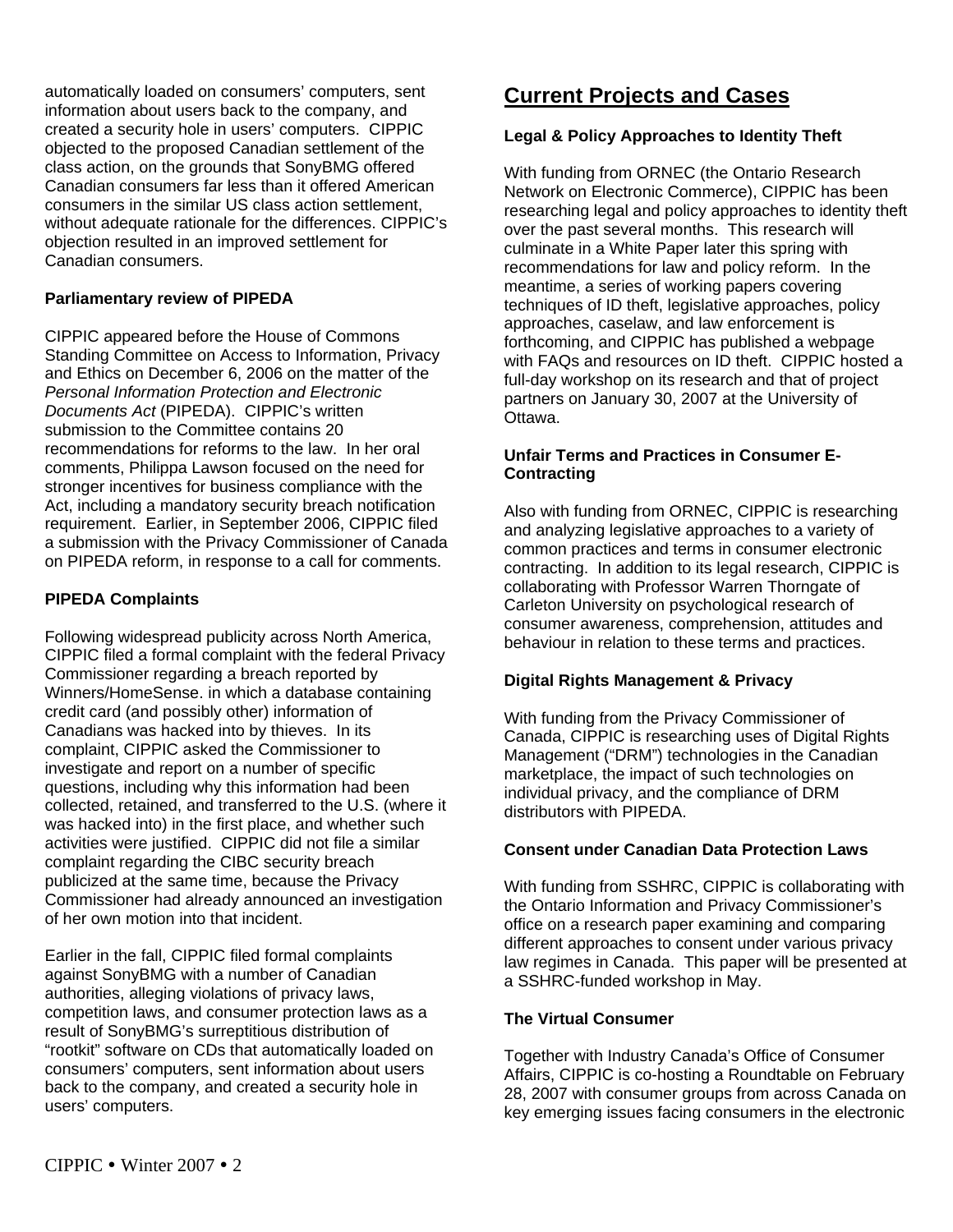marketplace. This Roundtable is expected to help Industry Canada prepare for the 2008 OECD Ministerial on the Internet and Society.

## **WIPO Broadcasting Treaty**

The World Intellectual Property Organization (WIPO) continues its deliberation of a proposed treaty designed to offer new intellectual property protections to broadcast communications signals. CIPPIC has concerns with the impact these proposed rights would have on Internet intermediaries and consumer electronics manufacturers, as well as fears that this new layer of rights would strip Canadians of important user rights that they enjoy under copyright law. CIPPIC has joined an international coalition of civil society groups, consumer electronics manufacturers, and telecommunications firms opposing any Treaty with broad scope.

## **Copyright law reform**

The Canadian government continues to deliberate over draft copyright legislation that would implement Canada's obligations under the WIPO Internet Treaties. While no one has seen a bill, it is anticipated that the current government's approach will appease conservative interests calling for interventionist, DMCAlike legislation. Access to Information disclosures indicate that foreign entertainment industry interests are enjoying unprecedented access to copyright policy makers, while Canadian creator groups, such as the Canadian Music Creators Coalition, the Appropriation Arts group, and the Documentary Organization of Canada, have had minimal (and in the case of DOC, no) access to policy makers.

## **Anti-Spyware Coalition**

The Anti-Spyware Coalition released two important documents in January 2007. First, the ASC released its draft Best Practices document. This document is intended to provide software publishers with guidance as to how anti-spyware companies go about analyzing whether or not any given piece of software may be potentially unwanted. Second, the ASC released its draft Conflicts document, which provides anti-spyware publishers with guidance for resolving disputes between one another. Both documents are open for public comment until February 25, 2007. The ASC anticipates releasing final versions of both documents in March, 2007.

### **Client advice and assistance**

Over the past six months, CIPPIC has assisted a number of clients on such issues as workplace privacy, copyright, the misappropriation of websites, and the privacy of email communications. Particular matters include:

- rights in respect of an online fraud employing a fake escrow site;
- options for addressing an online vendor's failure to insure a purchased item prior to sending it by post;
- the acquisition of personal information collected and stored by an online auction service;
- cross-border litigation options;
- copyright-related media reproduction inquiries;
- liability issues arising from allegedly defamatory comments made online; and
- options for retrieving a website from an ISP who had cut off the client's access to the site.

### **Webpages**

CIPPIC students are currently working on webpages with FAQs and resources on workplace privacy, public video surveillance, free speech on the interent, enduser licence agreements, trusted computing, RFIDs, the WIPO Broadcast Treaty, and the private copying regime under Canada's *Copyright Act*.

# **Events**

### **ID Policy Workshop, Jan.12, 2007**

CIPPIC co-hosted, with researchers from the London School of Economics and the University of Toronto, a workshop on Identity Policy with Canadian government officials and private sector experts on January 12, 2007. This workshop was one of a series of consultations that form part of a research project funded by the Office of the Privacy Commissioner of Canada.

### **ID Theft Workshop, Jan.30, 2007**

CIPPIC hosted a workshop on Legal and Policy Approaches to Identity Theft on January 30, 2007. Five ORNEC-funded researchers, including Professor Robert Biddle of Carleton University, Professors Valerie Steeves, Elizabeth Judge, and Jennifer Chandler of uOttawa, and Wendy Parkes, CIPPIC's Research Associate on the ID Theft project, presented their research results to project partners and public sector invitees.